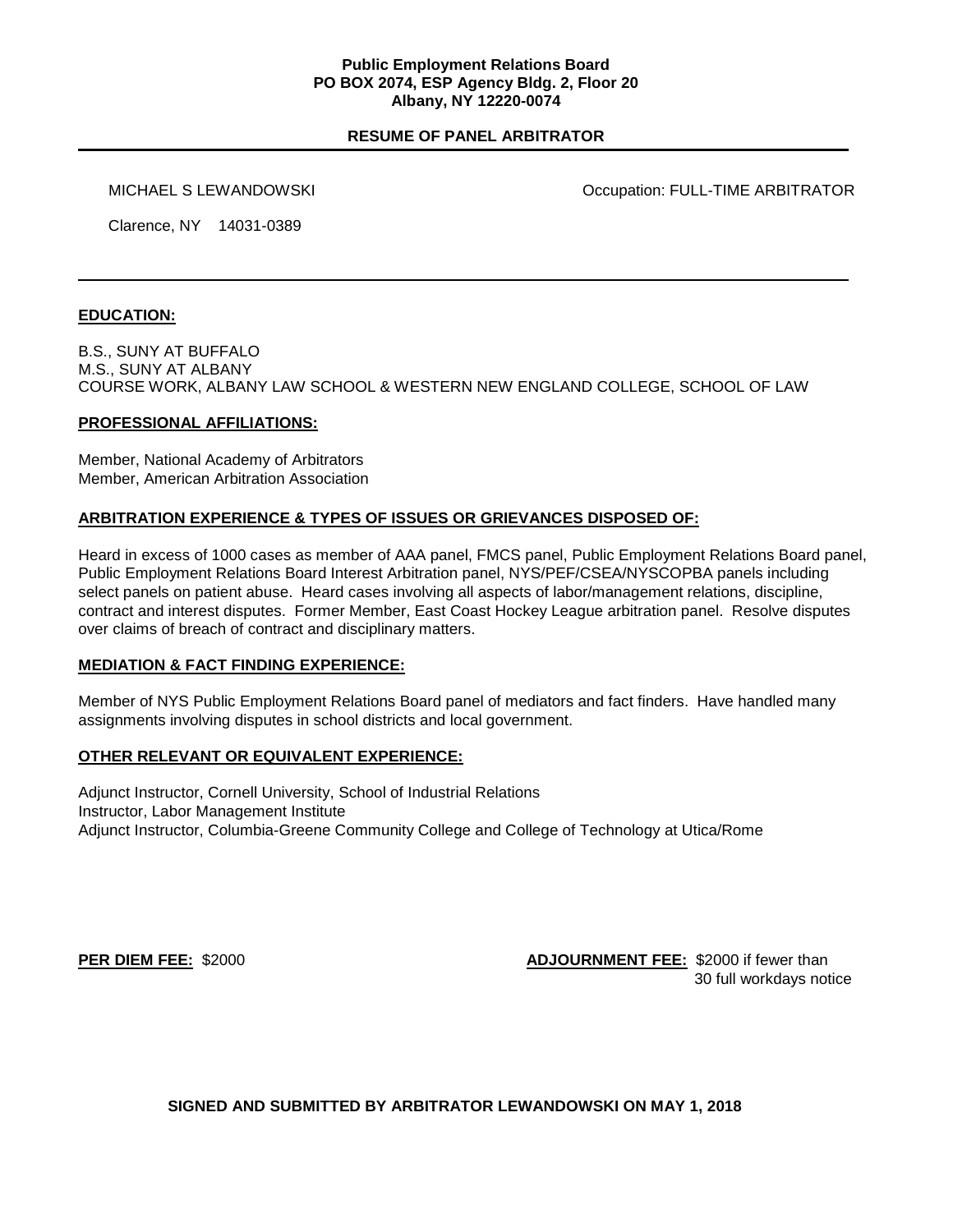## **Public Employment Relations Board PO BOX 2074, ESP Agency Bldg. 2, Floor 20 Albany, NY 12220-0074**

# **BILLING DISCLOSURE STATEMENT**

## ARBITRATOR'S NAME: **MICHAEL S LEWANDOWSKI**

The following is a description of my fees and expenses:

## A) HEARING TIME.

- (1) My per diem is **\$2000** for each day or any part thereof spent hearing a case.
- (2) If a hearing day exceeds \_**6**\_\_ hours, I charge:
	- \_\_\_\_\_ a second full per diem \_\_**X**\_\_ a prorated per diem
	- **\_\_\_\_** no additional charge **\_\_\_\_\_** other (describe)
- (3) Additional comments:

## B) STUDY TIME.

- (1) I charge **\$2000** for each day spent in preparation of the opinion and award.
- (2) This charge **X\_** will \_\_\_ will not be prorated for partial days devoted to such preparation.
- (3) Additional comments:

### C) TRAVEL TIME AND EXPENSES.

- (1) When travel time plus hearing time exceeds \_\_\_\_\_ hours in a calendar day:
	- \_**X \_** Not applicable (no additional charge)
	- I charge as follows (describe):
- (2) I charge for actual, travel-related expenses incurred in connection with the case \_**X**\_\_YES \_\_\_\_ NO.
- Where appropriate, a mileage charge for auto travel will be billed at:
	- **X** Prevailing IRS rate **\_\_\_\_** Other (describe):
- (3) When the scheduled hearing day(s) requires an overnight stay:
	- \_\_**X**\_ There is no charge, other than for lodging and subsistence.
	- \_\_\_\_ I charge as follows (describe):
- (4) Additional Comments: